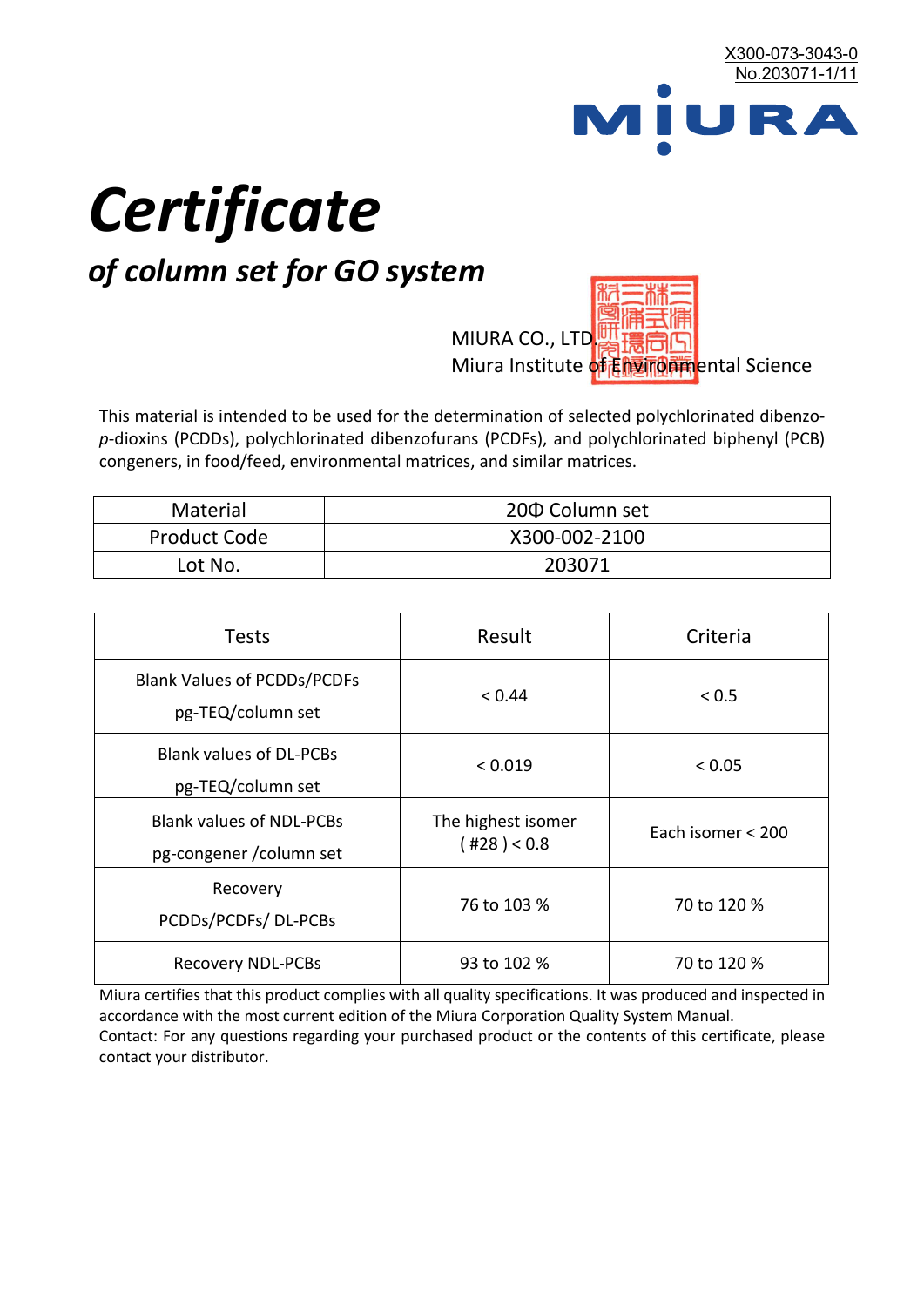### **DESCRIPTIONS**

**Lot Number:** The number mentioned on the labels on the column bag is the lot production number.

**Blank Level Values:** Blank level values, expressed as mass fractions (pg-TEQ per a column set), for selected PCB congeners, PCDD, and PCDF congeners are provided in Table 2. Blank level values are a reference value for which MIURA has the highest confidence in its accuracy, in that all known or suspected sources of bias have been investigated or taken into account (JIS K0311 or JIS K0312).

**Recovery Values (Sample):** Recovery values, expressed as percentages, are provided in Table 3 for selected mass labeled-PCB congeners, and selected mass labeled PCDD and PCDF congeners, based on selected mass labeled recovery standards added before GC-MS measurement. Recovery values meet EU regulations; however, the values meet the MIURA criteria for this certification, which are stricter than what is required by EU regulations.

#### **NOTICE AND WARNING TO USERS**

THE GO SYSTEM COLUMN SET IS INTENDED FOR DIOXIN ANALYTICAL USE ONLY, INCLUDING HAZARDOUS MATERIALS. BEFORE USE, READ THE SDS CAREFULLY; HANDLE PRODUCT AS A HAZARDOUS MATERIAL CAPABLE OF SKIN CORROSION AND/OR EYE DAMAGE.

#### **INSTRUCTIONS FOR STABILITY, STORAGE, AND USE**

**Stability and Storage:** The column set should be stored at room temperatures below 25 °C until use. It should not be frozen or exposed to sunlight or ultraviolet radiation. After removing from the bags, the contents should be used immediately, especially, because the concentration column (lower) "Alumina" can be deactivated under high-humidity. Storing of the removed column set is not recommended.

**Use:** If storing in a cold room or refrigerator, bring them to room temperature (let stand for approximately 30 min), remove water condensed on the surface of the bags. Carefully remove the bags to avoid damage of the column. Use the same lot number with one column set. For more information of column set refer to the operation manual.

#### **ANALYTICAL METHODS USED AT MIURA**

For preparation of blank test, several column sets chosen at random per lot production were allowed to reach ambient temperature; two types of the purification columns (upper: silver nitrate silica gel, and lower: sulfuric acid silica gel) were assembled, and 10 mL of n-hexane was added to wet the top of the column with the designated column cap and disposable syringe. Then, a known amount of internal standard solution (containing selected labeled PCB, PCDDs, and PCDFs congeners; as shown in Table 1) dissolved in 6 mL of n-hexane was added to the top of the column with disposable syringe, and the syringe was washed with 2 x 2 mL of n-hexane; the n-hexane was injected into the column again. Then, the purification columns assembled with the concentration columns (upper) and (lower) were set to the each system unit immediately. After two fractions (dioxin and PCB fractions) were obtained from each system unit, a known amount of the recovery standard solution was added to each concentration vessel. Finally, both fractions were concentrated using an evaporation system under nitrogen to 0.01 mL.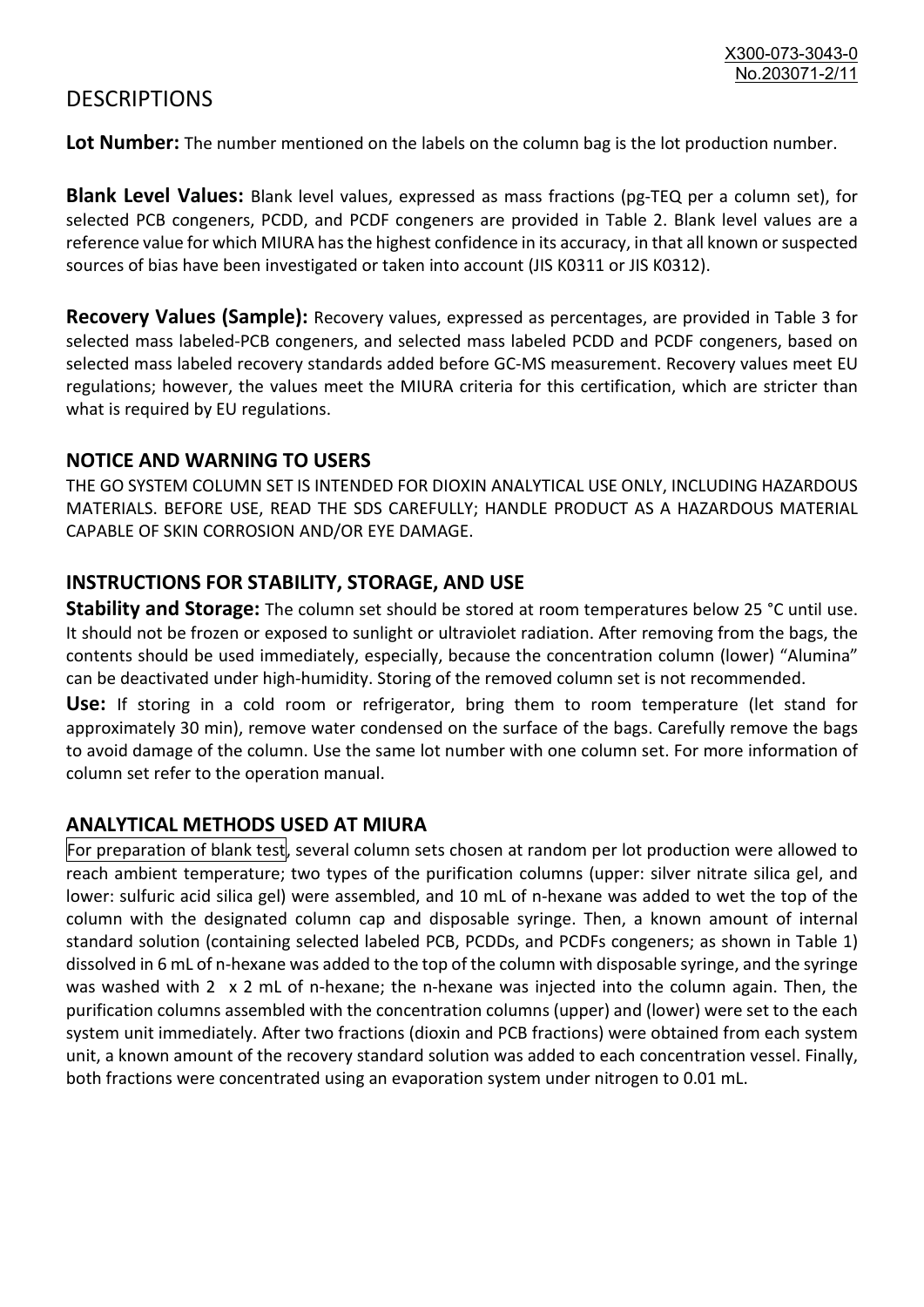X300-073-3043-0 No.203071-3/

| Compounds                   | Standard                      | Maker Code     | Maker                           | <b>Diluted</b><br>Concentration |
|-----------------------------|-------------------------------|----------------|---------------------------------|---------------------------------|
| PCDDs and PCDFs,<br>DL-PCBs | Internal Standard             | DF-SS-A        |                                 | $10$ ng/mL<br>in decane         |
|                             | <b>Internal Standard</b>      | DFP-LCS-B      | Wellington<br>Laboratories Inc. |                                 |
|                             | Recovery (Surrogate) Standard | DF-IS-J        |                                 |                                 |
| NDL-PCBs                    | Internal Standard             | <b>MBP-28</b>  |                                 |                                 |
|                             |                               | <b>MBP-52</b>  |                                 |                                 |
|                             |                               | MBP-101        |                                 |                                 |
|                             |                               | <b>MBP-138</b> |                                 |                                 |
|                             |                               | MBP-153        |                                 |                                 |
|                             | Recovery (Surrogate) Standard | <b>MBP-19</b>  |                                 |                                 |
|                             |                               | <b>MBP-70</b>  |                                 |                                 |
|                             |                               | <b>MBP-111</b> |                                 |                                 |
|                             |                               | MBP-162        |                                 |                                 |
|                             |                               | <b>MBP-178</b> |                                 |                                 |

Table 1. Standard solutions used for recovery tests.

The concentrated dioxin fraction was analyzed using gas chromatography / high resolution mass spectrometry (GC/HRMS) operated in electron impact (EI) mode. A 0.25 mm ID × 60 m fused silica capillary (BPX-DXN, TRAJAN) was used. The concentrated PCB fraction was analyzed using GC/HRMS operated in EI mode. A 0.25 mm ID × 60 m fused silica capillary (HT8-PCB, TRAJAN) was used. All injections were 2 μL using a splitless inlet. The results, blank level values, are provided in Table 2. The chromatograms of each compounds are shown at page 6 and after. Furthermore, the dioxin and PCB fractions were analyzed using gas chromatography / low resolution mass spectrometry operated in total ion scan (m/z 50 to 500) mode, to confirm if interferences may affect determination of target compounds by GC/HRMS are included in the fractions, the chromatograms are not shown here.

For the recovery test (sample), The sunflower seed oil from Helianthus annuus (S5007-1L, Sigma Aldrich) was dissolved in 2 mL of n-hexane. A known amount of the internal standard solution was added to the flask, mixed, and allowed to equilibrate. First, several column sets chosen at random per lot production were allowed to reach ambient temperature; the purification columns (upper) and (lower) were assembled. 10 mL of n-hexane was added to wet the top of the column with the designated column cap and disposable syringe. Then, the sample with the internal standard was injected into the top of the column with the disposable syringe, and the syringe was washed with 2 x 2 mL of n-hexane; the n-hexane was injected into the column again. The purification column was assembled with the concentration column (upper) and (lower), and set to the each system unit immediately. After obtaining two fractions from the system unit, the dioxin and PCB fractions were concentrated using an evaporation system under nitrogen to approximately 0.01 mL. After the addition of a known amount of recovery standard solution, the both fractions were concentrated to 0.02 mL; then dioxin and PCB in each fractions were analyzed using GC/HRMS as mentioned above test. The inspection results is displayed in Table 3.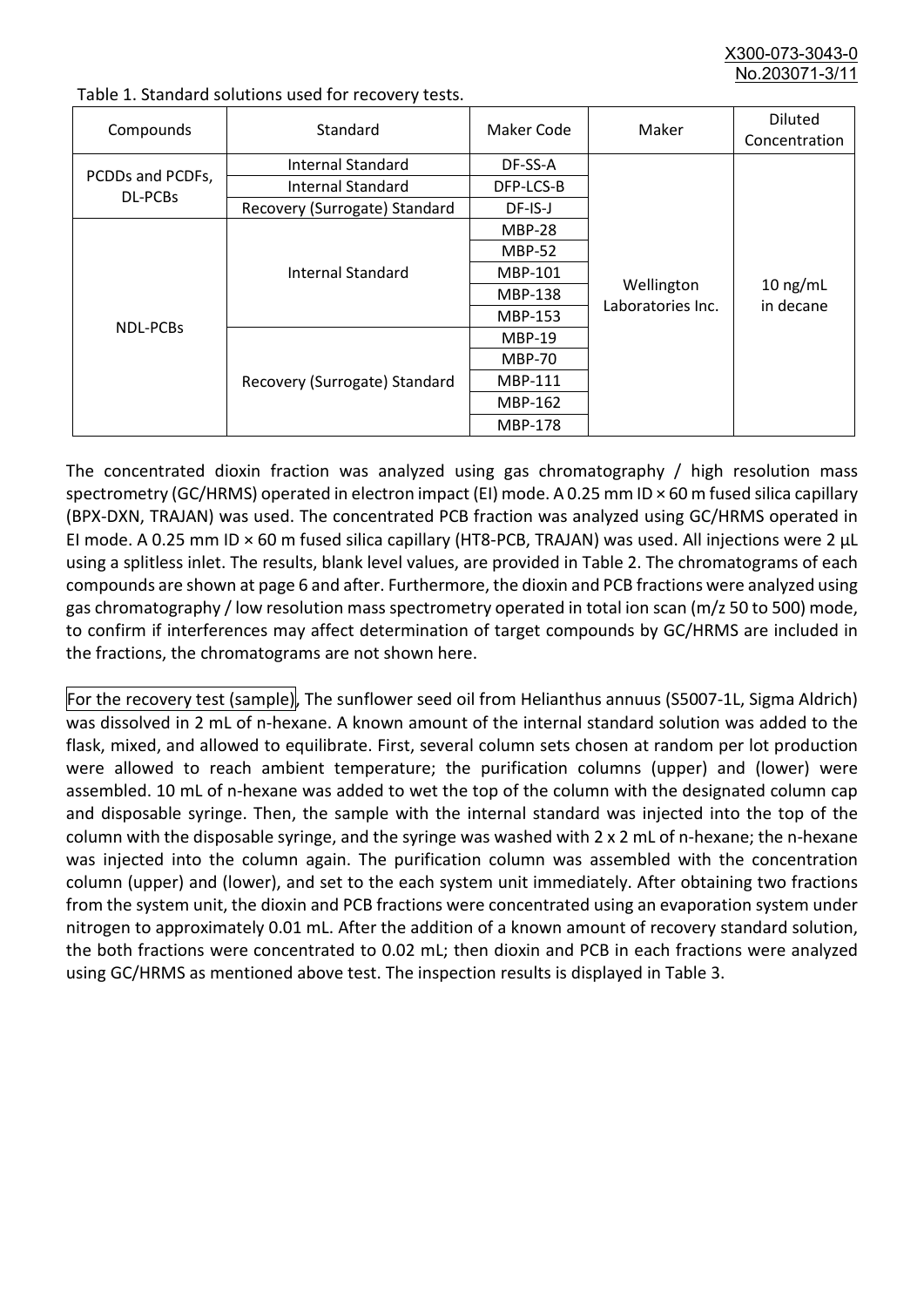X300-073-3043-0 No.203071-4/11

| able 2 Diarik levels of dioxins (FCDD3/FCDF3 and DL-FCD3) and NDL-FCD3 per column set.<br>Congener | Concentration | <b>LOQ</b> | <b>LOD</b> | $S/N=3$   | TEQ*      |
|----------------------------------------------------------------------------------------------------|---------------|------------|------------|-----------|-----------|
|                                                                                                    | pg/column     | pg/column  | pg/column  | pg/column | pg/column |
| 2,3,7,8-TeCDD                                                                                      | <b>ND</b>     | 0.29       | 0.09       | 0.08      | 0.09      |
| 1,2,3,7,8-PeCDD                                                                                    | <b>ND</b>     | 0.30       | 0.09       | 0.09      | 0.09      |
| 1,2,3,4,7,8-HxCDD                                                                                  | <b>ND</b>     | 0.8        | 0.2        | 0.2       | 0.02      |
| 1,2,3,6,7,8-HxCDD                                                                                  | <b>ND</b>     | 0.7        | 0.2        | 0.2       | 0.02      |
| 1,2,3,7,8,9-HxCDD                                                                                  | <b>ND</b>     | 0.8        | 0.2        | 0.2       | 0.02      |
| 1,2,3,4,6,7,8-HpCDD                                                                                | <b>ND</b>     | 1.3        | 0.4        | 0.2       | 0.004     |
| <b>OCDD</b>                                                                                        | <b>ND</b>     | 1.9        | 0.6        | 0.2       | 0.00018   |
| 2,3,7,8-TeCDF                                                                                      | <b>ND</b>     | 0.9        | 0.3        | 0.08      | 0.03      |
| 1,2,3,7,8-PeCDF                                                                                    | <b>ND</b>     | 0.8        | 0.2        | 0.1       | 0.006     |
| 2,3,4,7,8-PeCDF                                                                                    | <b>ND</b>     | 0.5        | 0.2        | 0.1       | 0.06      |
| 1,2,3,4,7,8-HxCDF                                                                                  | <b>ND</b>     | 0.6        | 0.2        | 0.07      | 0.02      |
| 1,2,3,6,7,8-HxCDF                                                                                  | <b>ND</b>     | 0.9        | 0.3        | 0.06      | 0.03      |
| 1,2,3,7,8,9-HxCDF                                                                                  | <b>ND</b>     | 0.6        | 0.2        | 0.07      | 0.02      |
| 2,3,4,6,7,8-HxCDF                                                                                  | <b>ND</b>     | 0.6        | 0.2        | 0.06      | 0.02      |
| 1,2,3,4,6,7,8-HpCDF                                                                                | <b>ND</b>     | 1.0        | 0.3        | 0.06      | 0.003     |
| 1,2,3,4,7,8,9-HpCDF                                                                                | <b>ND</b>     | 1.1        | 0.3        | 0.07      | 0.003     |
| <b>OCDF</b>                                                                                        | <b>ND</b>     | 2.0        | 0.6        | 0.2       | 0.00018   |
| #81 (3,4,4',5-TeCB)                                                                                | <b>ND</b>     | 0.7        | 0.2        | 0.05      | 0.00006   |
| #77 (3,3',4,4'-TeCB)                                                                               | <b>ND</b>     | 1.5        | 0.5        | 0.05      | 0.00005   |
| #126 (3,3',4,4',5-PeCB)                                                                            | <b>ND</b>     | 0.4        | 0.1        | 0.1       | 0.01      |
| #169 (3,3',4,4',5,5'-HxCB)                                                                         | <b>ND</b>     | 0.9        | 0.3        | 0.07      | 0.009     |
| #123 (2',3,4,4',5-PeCB)                                                                            | <b>ND</b>     | 0.4        | 0.1        | 0.02      | 0.000003  |
| #118 (2,3',4,4',5-PeCB)                                                                            | <b>ND</b>     | 0.7        | 0.2        | 0.02      | 0.000006  |
| #105 (2,3,3',4,4'-PeCB)                                                                            | <b>ND</b>     | 0.4        | 0.1        | 0.02      | 0.000003  |
| #114 (2,3,4,4',5-PeCB)                                                                             | <b>ND</b>     | 0.6        | 0.2        | 0.02      | 0.000006  |
| #167 (2,3',4,4',5,5'-HxCB)                                                                         | <b>ND</b>     | 0.4        | 0.1        | 0.02      | 0.000003  |
| #156 (2,3,3',4,4',5-HxCB)                                                                          | <b>ND</b>     | 0.5        | 0.1        | 0.02      | 0.000003  |
| #157 (2,3,3',4,4',5'-HxCB)                                                                         | <b>ND</b>     | 0.6        | 0.2        | 0.02      | 0.000006  |
| #189 (2,3,3',4,4',5,5'-HpCB)                                                                       | <b>ND</b>     | 0.4        | 0.1        | 0.02      | 0.000003  |
| #28 (2,4,4'-TrCB)                                                                                  | 0.8           | 0.4        | 0.1        | 0.02      |           |
| #52 (2,2',5,5'-TeCB)                                                                               | 0.4           | 0.3        | 0.1        | 0.03      |           |
| #101 (2,2',4,5,5'-PeCB)                                                                            | <b>ND</b>     | 0.4        | 0.1        | 0.02      |           |
| #138 (2,2',3,4,4',5'-HxCB)                                                                         | <b>ND</b>     | 0.6        | 0.2        | 0.02      |           |
| #153 (2,2',4,4',5,5'-HxCB)                                                                         | <b>ND</b>     | 1.1        | 0.3        | 0.02      |           |
| #180 (2,2',3,4,4',5,5'-HpCB)                                                                       | <b>ND</b>     | 0.6        | 0.2        | 0.02      |           |

\* TEQ: Toxicity Equivalents (are applied WHO-TEF(2006))

- 1. The figures in the parentheses in the concentration of actual measurement denote the concentration of the LOD or more and less than the LOQ.
- 2. ND in the concentration of actual measurement denotes less than the LOD.
- 3. TEQ are calculated with an actual measurement which is the concentration of the LOQ or more, and an actual measurement which is the concentration of the LOD or more and less than the LOQ, respectively. For values less than the LOD, TEQ are calculated with the LOD.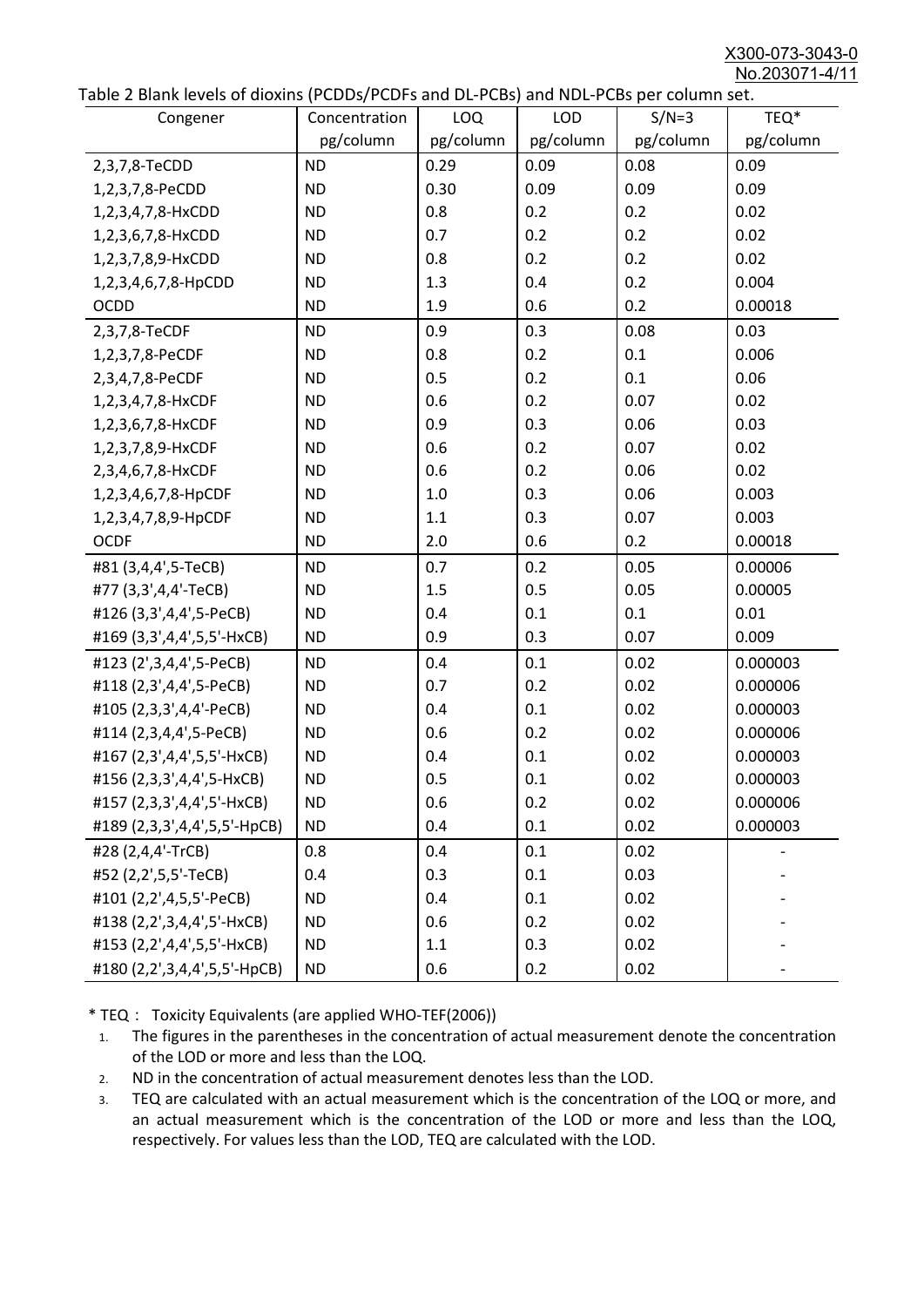| uwic<br><u>RECOVERTS OF RESERVANCEMENT STATION</u> | Sample |
|----------------------------------------------------|--------|
| Congener                                           |        |
| 2,3,7,8-TeCDD                                      | 86 %   |
| 1,2,3,7,8-PeCDD                                    | 91%    |
| 1,2,3,4,7,8-HxCDD                                  | 77%    |
| 1,2,3,6,7,8-HxCDD                                  | 80%    |
| 1,2,3,7,8,9-HxCDD                                  | 78%    |
| 1,2,3,4,6,7,8-HpCDD                                | 86%    |
| <b>OCDD</b>                                        | 84 %   |
| 2,3,7,8-TeCDF                                      | 91%    |
| 1,2,3,7,8-PeCDF                                    | 91%    |
| 2,3,4,7,8-PeCDF                                    | 90%    |
| 1,2,3,4,7,8-HxCDF                                  | 81%    |
| 1,2,3,6,7,8-HxCDF                                  | 82 %   |
| 1,2,3,7,8,9-HxCDF                                  | 85%    |
| 2,3,4,6,7,8-HxCDF                                  | 76 %   |
| 1,2,3,4,6,7,8-HpCDF                                | 88%    |
| 1,2,3,4,7,8,9-HpCDF                                | 93 %   |
| OCDF                                               | 87%    |
| #81 (3,4,4',5-TeCB)                                | 87%    |
| #77 (3,3',4,4'-TeCB)                               | 89%    |
| #126 (3,3',4,4',5-PeCB)                            | 85%    |
| #169 (3,3',4,4',5,5'-HxCB)                         | 90%    |
| #123 (2',3,4,4',5-PeCB)                            | 85%    |
| #118 (2,3',4,4',5-PeCB)                            | 85%    |
| #105 (2,3,3',4,4'-PeCB)                            | 88%    |
| #114 (2,3,4,4',5-PeCB)                             | 93%    |
| #167 (2,3',4,4',5,5'-HxCB)                         | 91%    |
| #156 (2,3,3',4,4',5-HxCB)                          | 93%    |
| #157 (2,3,3',4,4',5'-HxCB)                         | 96%    |
| #189 (2,3,3',4,4',5,5'-HpCB)                       | 103%   |
| #28 (2,4,4'-TrCB)                                  | 95%    |
| #52 (2,2',5,5'-TeCB)                               | 101%   |
| #101 (2,2',4,5,5'-PeCB)                            | 93%    |
| #138 (2,2',3,4,4',5'-HxCB)                         | 98%    |
| #153 (2,2',4,4',5,5'-HxCB)                         | 94%    |
| #180 (2,2',3,4,4',5,5'-HpCB)                       | 102%   |
|                                                    |        |

Table 3. Recoveries of labeled internal standards.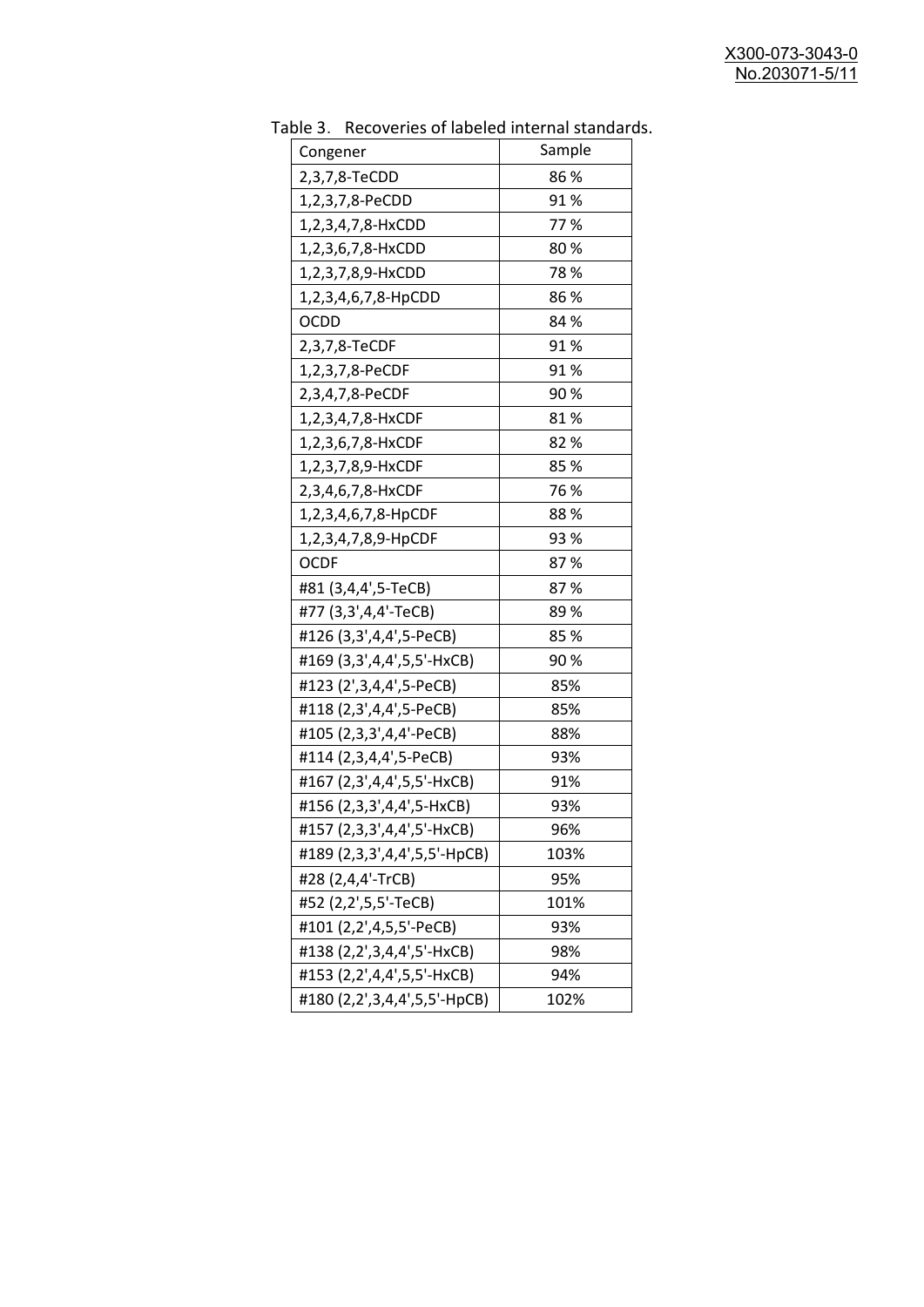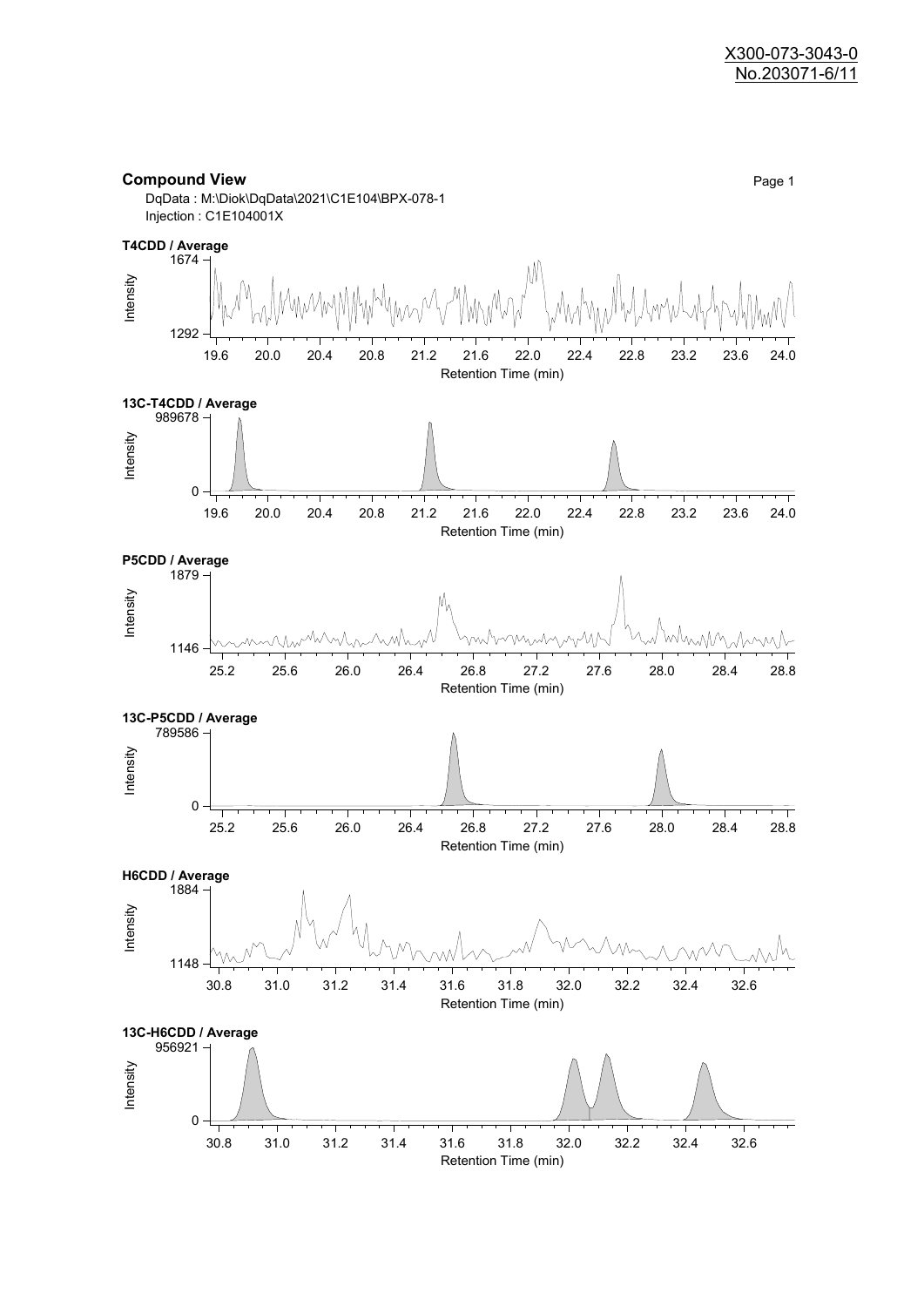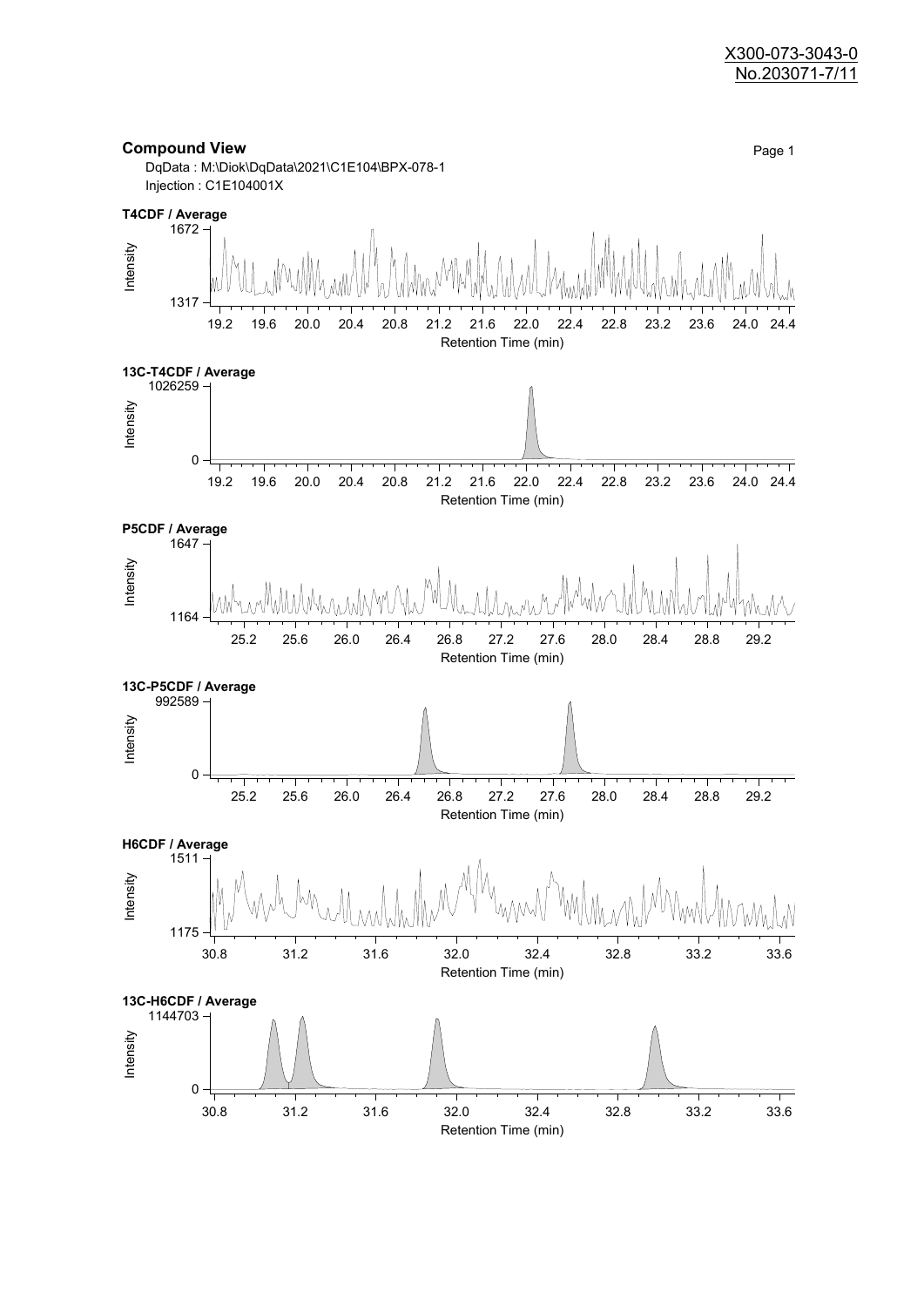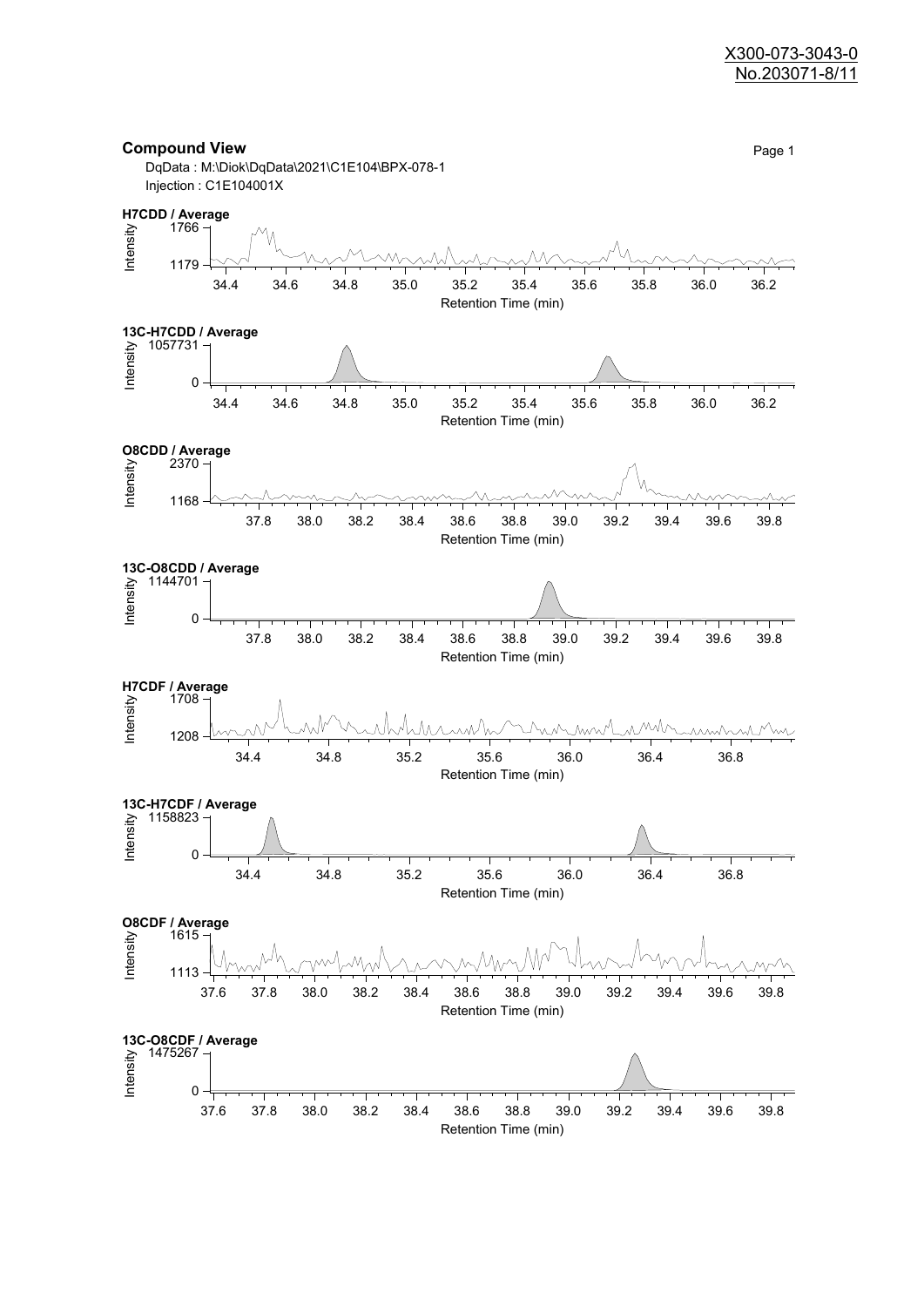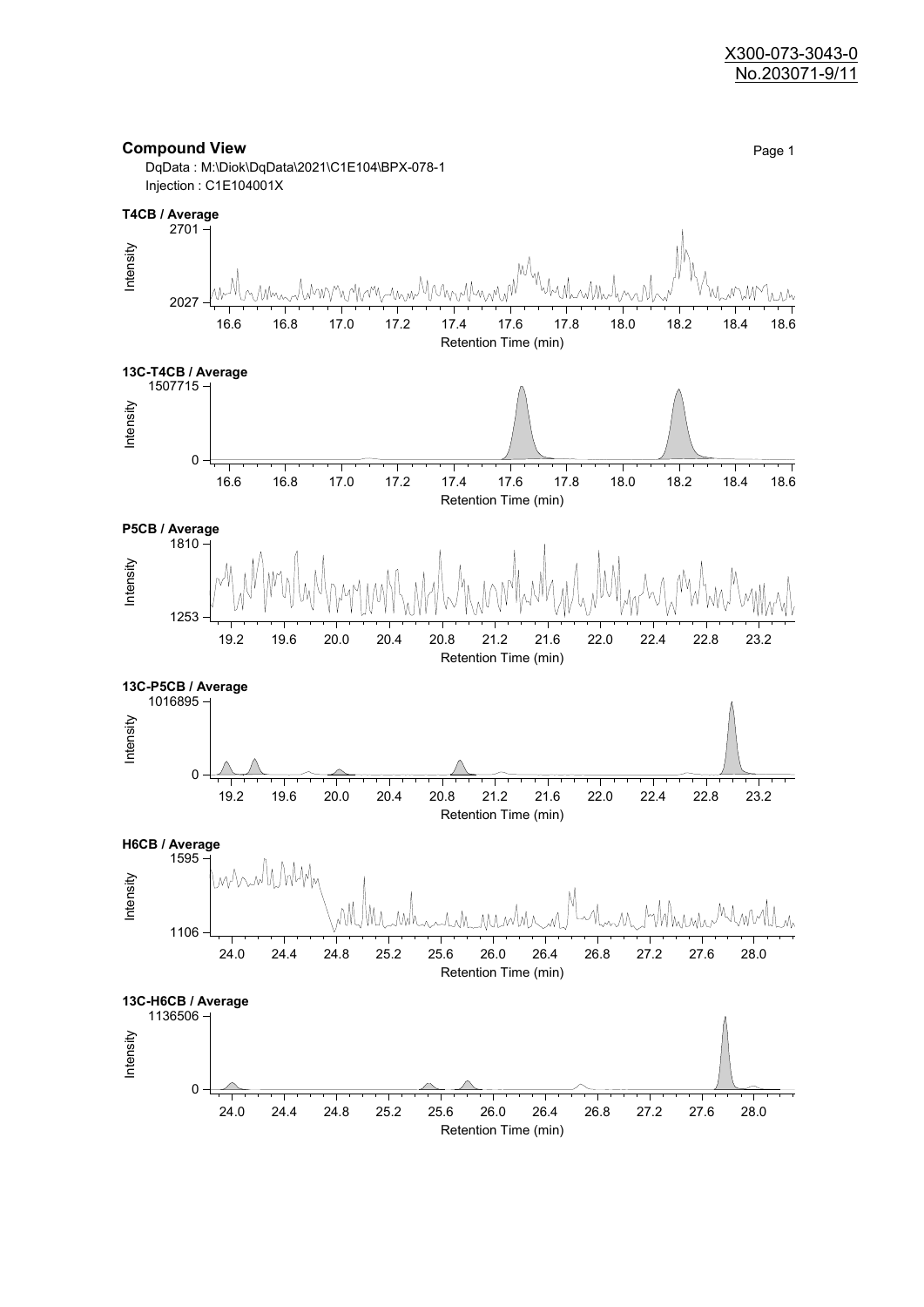